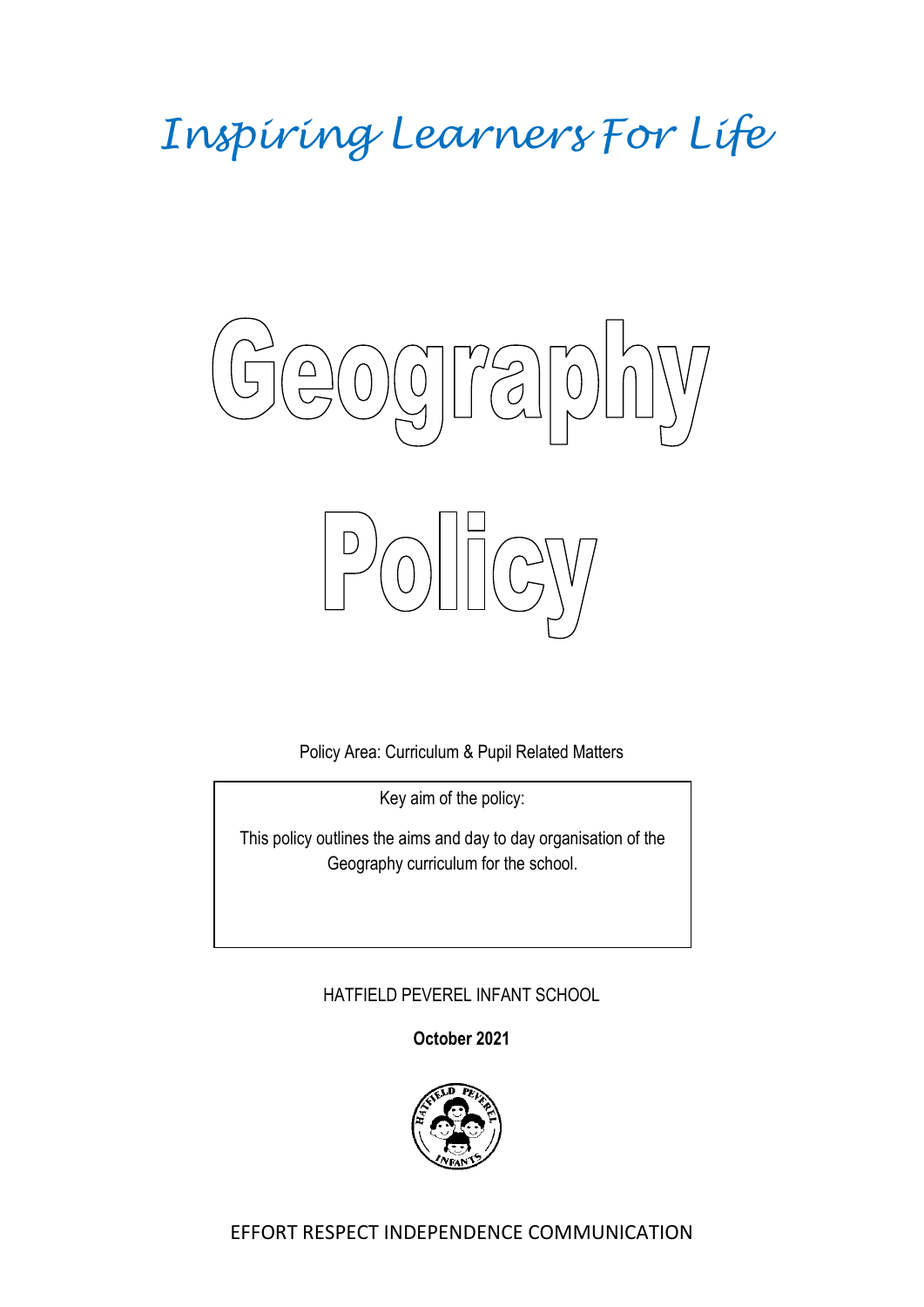# **Hatfield Peverel Infants School Geography Policy**

This document is a statement of the aims, principles and strategies for the teaching and learning of Geography in the Foundation Stage and Key Stage 1.

#### **Statement of Intent**

We aim to develop children's experiences and understanding of geography, inspiring and igniting their curiosity about their local environment and the wider world. We celebrate diversity and cultural difference to enrich their own lives.

#### **Aims**

We aim for all pupils:

- To stimulate interest and a sense of wonder in the world around us
- To study people and places and to understand how they relate to each other
- To develop an understanding of their locality and culture as well those of others through the study of other places
- To help children develop an awareness of the environment and their responsibility to care for it
- Develop children's geographical understanding and ability in specific geographical skills
- To show the children how to use a variety of geographical resources.
- Help children gain and develop the skills and confidence to investigate, problem solve and make decisions.
- Develop a sense of identity by learning about the United Kingdom and its relationship with other countries

### **Principles for the teaching of Geography**

The foundations for geographical understanding will be developed through:

- The use of maps, at asses and photographs to locate and study places
- Looking at the physical and human features of places
- Comparing places through similarities and differences
- Investigating how places are changing and the factors behind this
- Developing empathy for people living in different places
- Developing Geographical language.

### **Through Geography we can also:**

Improve pupils' skills in literacy, Science and ICT

Develop pupils' thinking skills

Promote pupils' awareness and understanding of gender, cultural, spiritual and moral issues Develop pupils as active citizens.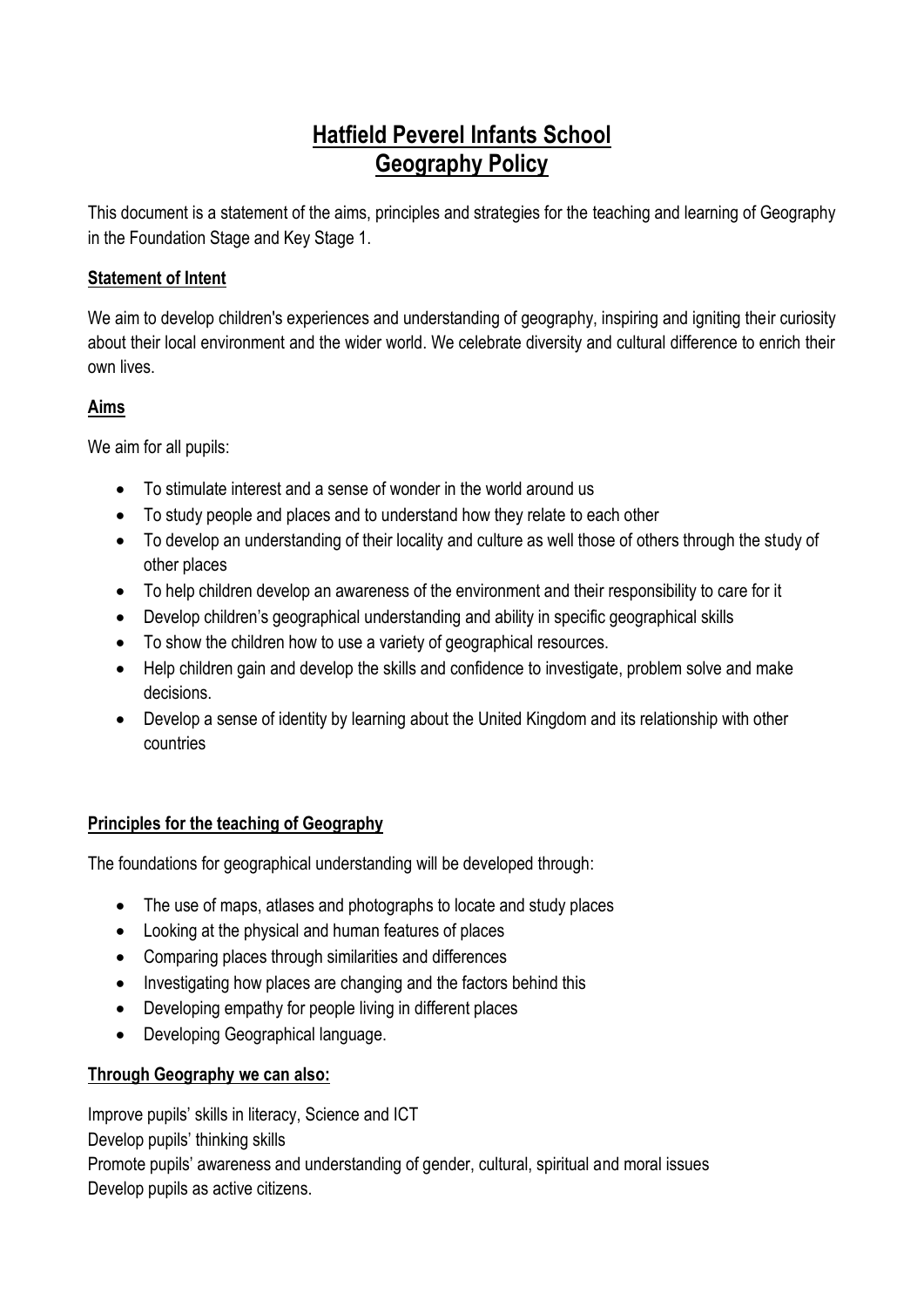#### **Expectations**

During the foundation stage children in reception will work towards the geographical aspects of the Early Learning goals for knowledge and Understanding of the World.

We teach Geography in reception class as an integral part of the topic work covered during the year. As the reception class is part of the Foundation Stage of the National Curriculum, we relate the geography side of the children's work to the objectives set out in the Early Learning Goals (ELGs) which underpin the curriculum planning for children aged three to five. Geography makes a significant contribution to developing understanding of the world and 'the people and communities' strand of PSE. The children are engaged through planned activities and continuous provision. This encourages them to explore geographical concepts and through discovering the meaning of vocabulary in relation to their own lives.

By the end of Year 1, most children will be expected to:

- Know that I live in England and that this country is part of the UK
- To name, locate the 4 countries which make up the British Isles.
- To know that countries have capital cities.
- Be aware of local weather patterns associated with different seasons
- To know that weather is different to where you are in the world.
- To understand how some places are linked to other places e.g. roads, trains.
- To compare and contrast two UK locations (e.g. seaside and farm).
- To use locational and directional language [for example, near and far; left and right], to describe the location of features and routes. (e.g. BeeBots)
- To use simple observational skills to study the geography of the school and its grounds.
- To suggest ideas for improving the school environment.
- To use and make simple maps of the local area e.g. large scale, pictorial.
- To understand geographical similarities and differences through studying the human and physical geography of a small area of the UK, and of a small area in a contrasting non-European country

#### By the end of Year 2, most children will be expected to:

- To name and locate the world's seven continents and five oceans.
- To name, locate and identify characteristics of the four countries and capital cities of the United Kingdom and its surrounding seas.
- To understand geographical similarities and differences through studying the human and physical geography of a small area of the United Kingdom (Chelmsford), and of a small area in a contrasting non-European country (e.g. Delhi/topic place).
- To identify seasonal and daily weather patterns in the United Kingdom and the location of hot and cold areas of the world in relation to the Equator and the North and South Poles (e.g. look at why patterns are starting to become lesson common due to global warming).
- To use basic geographical vocabulary to refer to: key physical features, including: beach, cliff, coast, forest, hill, mountain, sea, ocean, river, soil, valley, vegetation, season and weather
	- key human features, including: city, town, village, factory, farm, house, office, port, harbour and shop
- To use world maps, atlases and globes to identify the United Kingdom and its countries, as well as the countries, continents and oceans studied at this key stage
- use simple compass directions (North, South, East and West) and locational and directional language [for example, near and far; left and right], to describe the location of features and routes on a map
- use aerial photographs and plan perspectives to recognise landmarks and basic human and physical features; devise a simple map; and use and construct basic symbols in a key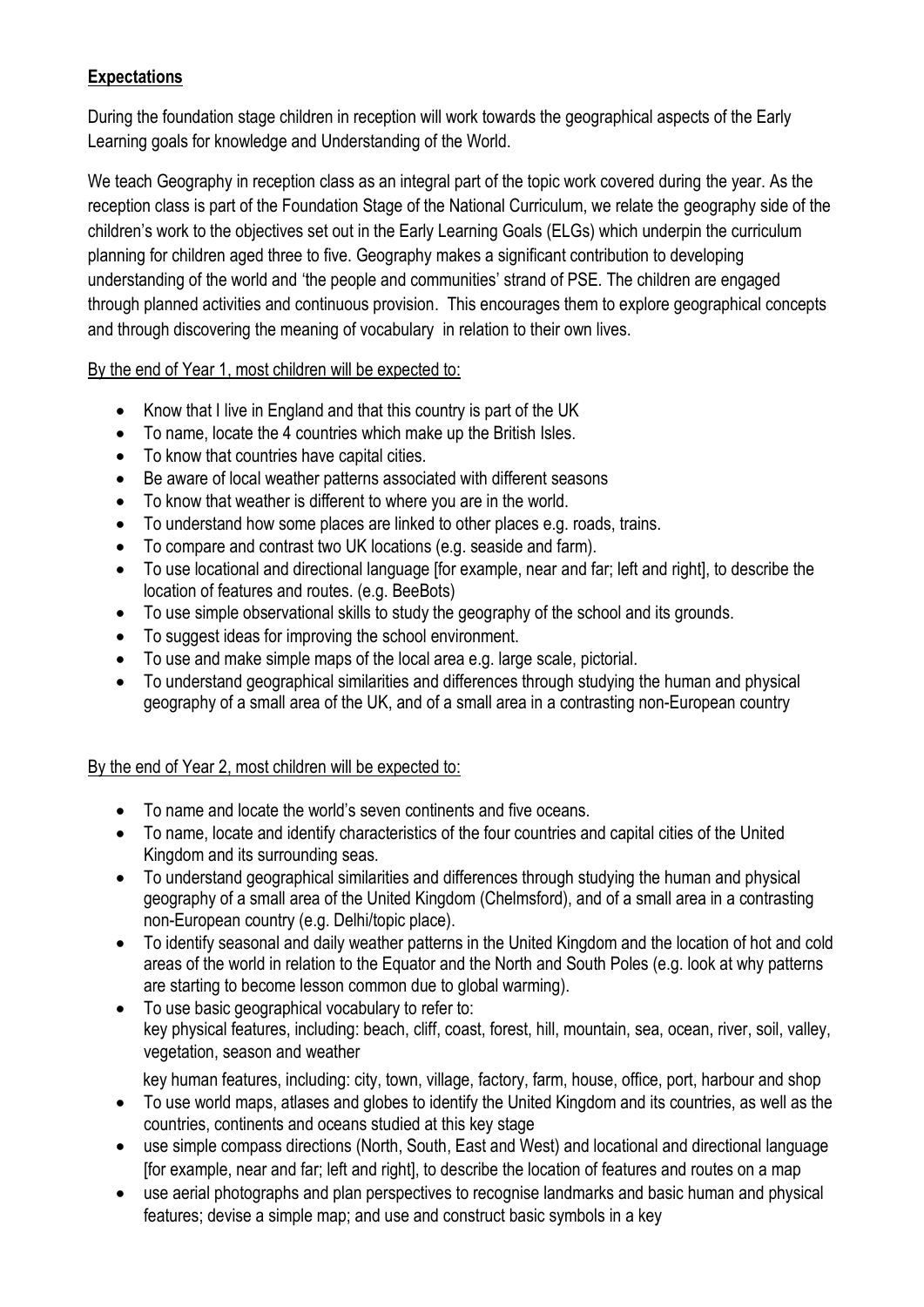use simple fieldwork and observational skills to study the geography of their school and its grounds and the key human and physical features of its surrounding environment.

#### **Teaching styles in Geography**

Geography is taught by the class teacher. In reception Knowledge and understanding of the world is taught through stories, festivals, practical or physical visits, through play and in discrete sessions. In Key Stage One teaching is topic based and dependent on topic is either timetabled weekly or blocked together in half termly units. This enables teachers to adopt a more flexible approach to the teaching of Geography, allowing opportunities for field work and outside visitors. Learning is planned both in discrete sessions and through the provision during 'learning choices' in Year 1 or independent learning in Year 2. This means the children can independently and creatively interact with the resources provided.

For children in the Foundation Stage Geography is developed through the learning area of 'Knowledge and Understanding of the World' (see Early Years policy).

We encourage pupils to take an active role in their learning and provide opportunities for children to develop the key skills of communication as well as improve their own learning performance.

Geography is celebrated throughout the school through displays. In the summer term 'Around the World' assemblies promote Geography throughout the whole school.

#### **Planning in our school**

Based on the aims and objectives set out in the National Curriculum, we ensure that these are covered throughout our Geography planning and our skills progression maps. Activities are put in place and sequenced so that progression is shown throughout the school.

#### **Assessment and monitoring**

Our assessment process looks at a range of factors – classroom organisation, teaching materials, teaching style, and differentiation – so we can take some additional or different action to enable pupils to learn more effectively.

We assess children's work in Geography by making informal judgements as we observe them during each Geography lesson. On completion of a piece of work, the teacher marks the work and comments as necessary. Assessment against the National Curriculum allows us to consider each child's attainment and progress against expected levels. Termly subject trackers are then completed each term to identify if pupils are working towards, expected of above the expected level.

Monitoring geography within the school and the progress of the children, is carried out by a number of staff members ranging from the Geography subject leader, classroom teacher, LSA's, and the head teacher.

The Geography leader keeps samples of children's work in a portfolio and photos are uploaded to tapestry. The work of the Geography leader involves supporting colleagues in the teaching of Geography and providing a strategic lead and direction for the subject in school. Monitoring of Geography takes place throughout the school by:

- Observations of individual lessons
- Discussion with both adults and children
- Looking at classroom displays
- Observation of children's work.
- Assessment of pupils work and achievement